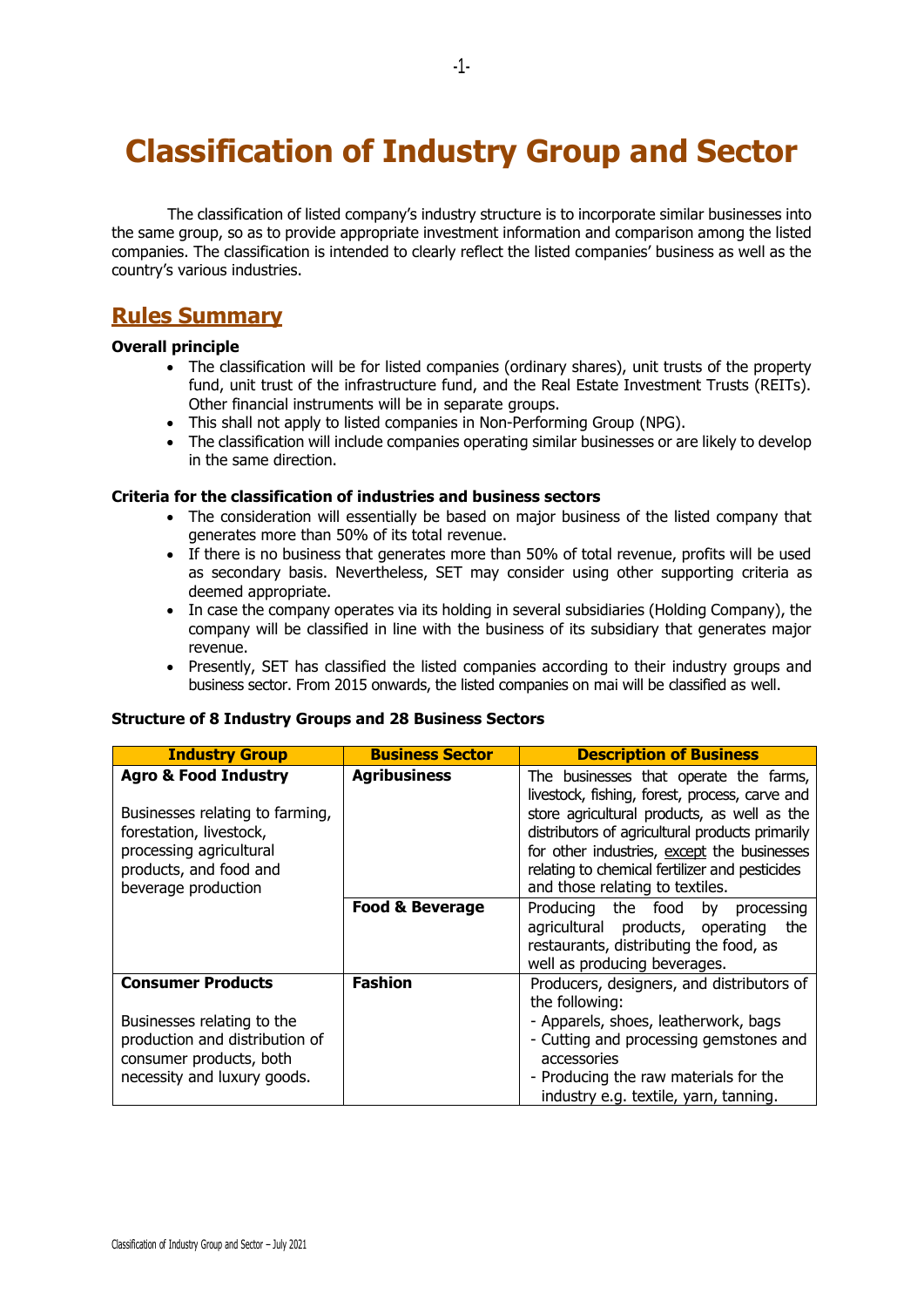| <b>Industry Group</b>                                                                                                                                                                                                                                                   | <b>Business Sector</b>                                                        | <b>Description of Business</b>                                                                                                                                                                                                                                                                                                                                                                                                                                                |
|-------------------------------------------------------------------------------------------------------------------------------------------------------------------------------------------------------------------------------------------------------------------------|-------------------------------------------------------------------------------|-------------------------------------------------------------------------------------------------------------------------------------------------------------------------------------------------------------------------------------------------------------------------------------------------------------------------------------------------------------------------------------------------------------------------------------------------------------------------------|
|                                                                                                                                                                                                                                                                         | <b>Home &amp; Office</b><br><b>Products</b><br><b>Personal Products &amp;</b> | Operate businesses relating to household or<br>office products:<br>- Producers and distributors of household<br>products such as furniture, decorating<br>items, sports equipment, toys, and<br>kitchen appliances.<br>- Producers and distributors of the<br>lighting products, household or office<br>appliances e.g. televisions,<br>sound<br>equipment, and photocopiers.<br>- Producers of office supplies e.g. pens,<br>folders, etc.<br>Producers and distributors of: |
|                                                                                                                                                                                                                                                                         | <b>Pharmaceuticals</b>                                                        | - Products for personal consumption<br>e.g. cosmetics, skincare<br>products,<br>perfume, napkins, and toilet paper.<br>- Medicine, medical equipment, products<br>produced from the bio-technology.                                                                                                                                                                                                                                                                           |
| <b>Financials</b><br>Industries relating to different<br>types of financial service<br>providers                                                                                                                                                                        | <b>Banking</b>                                                                | Operators of the banking business as per<br>the Commercial Banking Act and related<br>laws, as well as the businesses<br>established under the special law.                                                                                                                                                                                                                                                                                                                   |
|                                                                                                                                                                                                                                                                         | <b>Finance &amp; Securities</b>                                               | Operators of these businesses: Finance,<br>leasing, hire-purchase (not selling the<br>services or products directly to customers),<br>factoring, credit card, consumer loan,<br>securities company, investment management<br>company, asset management company,<br>and other asset services.                                                                                                                                                                                  |
|                                                                                                                                                                                                                                                                         | <b>Insurance</b>                                                              | Operators as per the Insurance Act, Life<br>Assurance Act, as well as other similar<br>businesses established under the special<br>law.                                                                                                                                                                                                                                                                                                                                       |
| <b>Industrials</b><br>Business relating to the<br>production and distribution of<br>general raw materials used in<br>various industries, primary and<br>intermediate products,<br>machines and equipment used<br>in production industry and the<br>automotive industry. | <b>Automotive</b>                                                             | The operators of these businesses:<br>Production or assembly of cars, and<br>various automotive<br>Production, distribution, or assembly<br>of the auto parts and spare parts<br>Auto repair and maintenance services<br>Distribution and being a distribution<br>center for new and used cars                                                                                                                                                                                |
|                                                                                                                                                                                                                                                                         | <b>Industrial Materials</b><br>& Machine                                      | The operators of these businesses:<br>Production and distribution of light<br>and heavy machines and equipment<br>Equipment or basic parts of electrical<br>appliances e.g. cables and wires, light<br>bulbs, insulators, and motors.<br>Raw materials used in several industries<br><b>Exception:</b> Companies that produce tools<br>or equipment for special business only, not<br>for application in other businesses.                                                    |
|                                                                                                                                                                                                                                                                         | <b>Packaging</b>                                                              | Producers and distributors of packaging<br>products, including the packing parts,<br>materials or products used to produce<br>the packages, and those not classified in<br>other sectors.                                                                                                                                                                                                                                                                                     |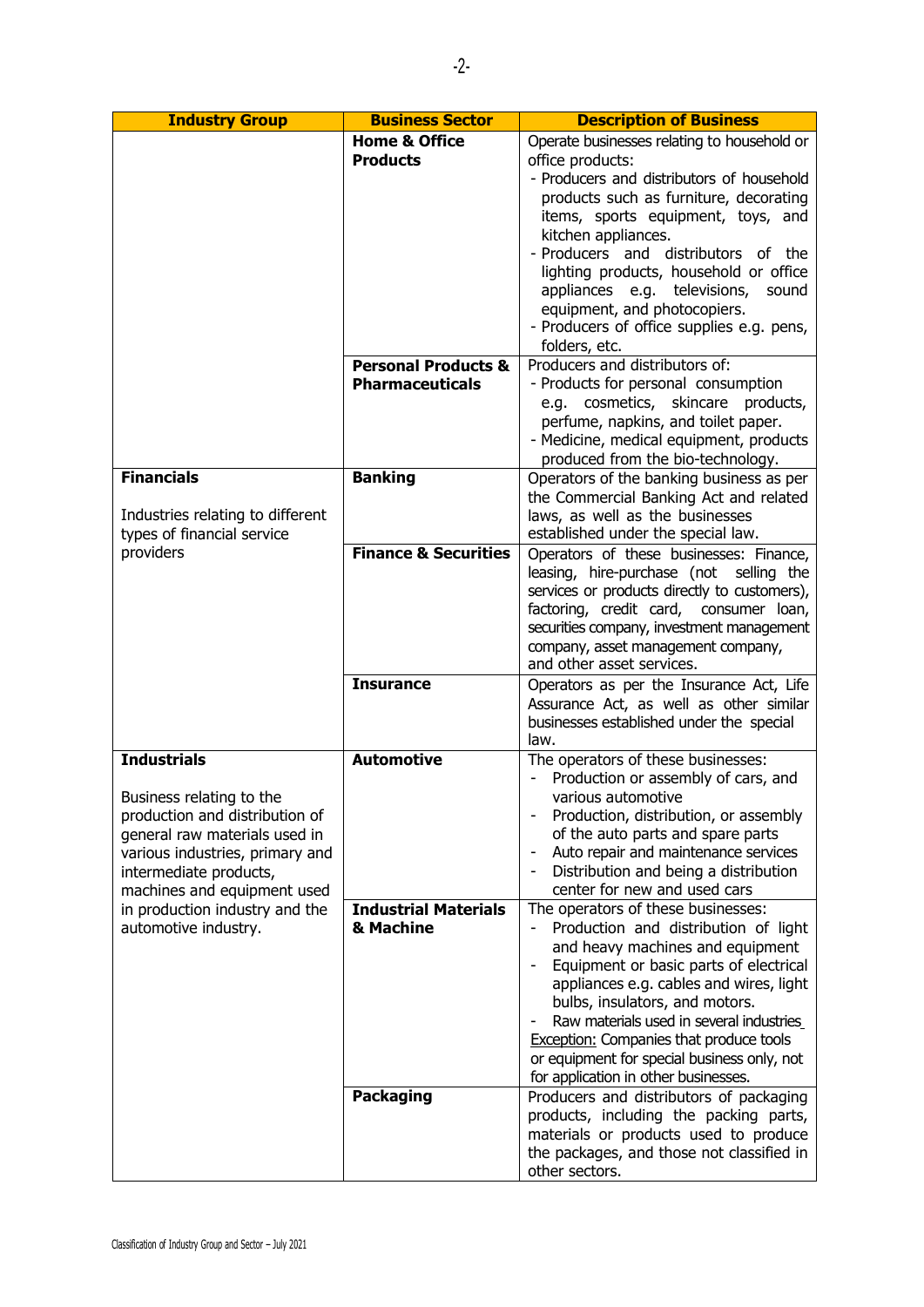| <b>Industry Group</b>                                                                                                                                                                                                  | <b>Business Sector</b>                                                       | <b>Description of Business</b>                                                                                                                                                                                                                                                                                                                                                     |
|------------------------------------------------------------------------------------------------------------------------------------------------------------------------------------------------------------------------|------------------------------------------------------------------------------|------------------------------------------------------------------------------------------------------------------------------------------------------------------------------------------------------------------------------------------------------------------------------------------------------------------------------------------------------------------------------------|
|                                                                                                                                                                                                                        | <b>Paper &amp; Printing</b><br><b>Materials</b>                              | Producers and distributors of:<br>Pulp and paper, and paper products<br>Ink used for printing                                                                                                                                                                                                                                                                                      |
|                                                                                                                                                                                                                        | <b>Petrochemicals &amp;</b><br><b>Chemicals</b>                              | Producers and distributors of:<br>Petrochemical<br>products,<br>plastic<br>compound, molded plastic products<br>Chemicals, basic chemicals,<br>and<br>processed chemical products, fertilizer,<br>and pesticides.<br>Exception: Production of molded plastic<br>to be used as parts or accessory of<br>finished goods or any specific goods                                        |
|                                                                                                                                                                                                                        | <b>Steel and Metal</b><br><b>Products</b>                                    | Producer, processors, or distributors of<br>steel products, steel fabrication or metal<br>products which have steel as a major<br>component.                                                                                                                                                                                                                                       |
| <b>Property &amp; Construction</b><br>Industries relating to the<br>producers of construction<br>material, the developers and<br>managers of real estates, as<br>well as the construction and<br>engineering services. | <b>Construction</b><br><b>Materials</b>                                      | Producers and distributors of:<br>Construction material, non-steel decorating<br>material, as well as sanitary ware.                                                                                                                                                                                                                                                               |
|                                                                                                                                                                                                                        | <b>Construction</b><br><b>Services</b>                                       | Providers of services and advice about:<br>- Construction of the residence and other<br>types of buildings e.g. residential<br>construction, condominiums, industrial<br>shopping centers,<br>estates,<br>roads,<br>bridges, and interior decoration services<br>The construction projects regarding the<br>engineering system, and civil design                                   |
|                                                                                                                                                                                                                        | <b>Property</b><br><b>Development</b>                                        | Producers<br>and<br>distributors of the<br>following:<br>Real estate developers for sale or<br>lease, as well as managing the real<br>estate e.g. the juristic person of<br>condominium, housing estate, or land<br>Representatives or agents for selling<br>or leasing the property                                                                                               |
|                                                                                                                                                                                                                        | <b>Property Fund &amp;</b><br><b>Real Estate</b><br><b>Investment Trusts</b> | - Mutual funds or trust funds with an<br>objective to invest in the property and<br>gain revenue from the rent,<br>interest, and profits from property trade                                                                                                                                                                                                                       |
| <b>Resources</b><br>Businesses relating sourcing<br>and managing the resources<br>such as production and<br>allocation of energy and<br>mining.                                                                        | <b>Energy &amp; Utilities</b>                                                | Operators of the following businesses:<br>Production, exploration, drilling, refining<br>and distributing natural energy in<br>various forms such as oil and natural<br>gas.<br>Utility providers e.g. electricity, water,<br>and gas                                                                                                                                              |
|                                                                                                                                                                                                                        | <b>Mining</b>                                                                | Mining surveyor, operator, smelter, and<br>distributor. The minerals can be either<br>metal or non-metal, but excluding the<br>energy minerals.                                                                                                                                                                                                                                    |
| <b>Services</b><br>Businesses in the service<br>industry, except financial<br>service and IT as they are<br>classified in different groups.                                                                            | <b>Commerce</b>                                                              | Two factors are taken into consideration:<br>Providers of goods to consumers,<br>retail and wholesale, with physical<br>stores e.g. shops, department stores,<br>convenient stores, discount stores,<br>superstores, or without a physical<br>store i.e. electronic medium<br>Products for sale must be the finished<br>goods for consumers, and<br>can be from different sectors. |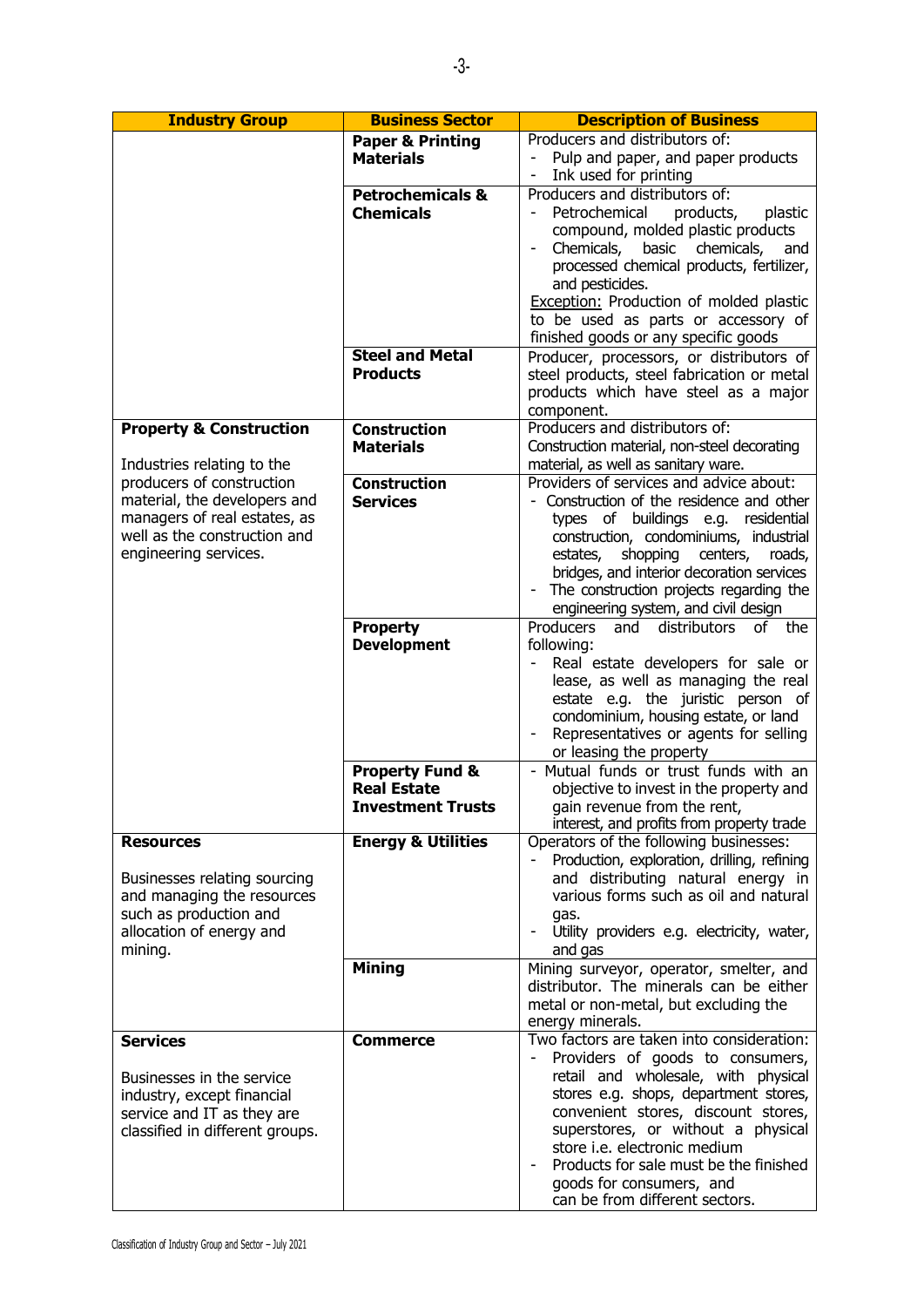| <b>Industry Group</b>                                    | <b>Business Sector</b>        | <b>Description of Business</b>                                                                |
|----------------------------------------------------------|-------------------------------|-----------------------------------------------------------------------------------------------|
|                                                          | <b>Health Care</b>            | Providers of medical services, dental                                                         |
|                                                          | <b>Services</b>               | services,<br>cosmetic<br>surgery,<br>health                                                   |
|                                                          |                               | rehabilitation, and other physical fitness.                                                   |
|                                                          | <b>Media &amp; Publishing</b> | Producers and distributors of these media:                                                    |
|                                                          |                               | Various type of media:                                                                        |
|                                                          |                               | 1) Entertainment media e.g. music,                                                            |
|                                                          |                               | film, play, entertainment programs,                                                           |
|                                                          |                               | cinemas, and the play house.                                                                  |
|                                                          |                               | 2) Broadcaster of radio and television                                                        |
|                                                          |                               | 3) Producer of advertising media                                                              |
|                                                          |                               | Print media e.g. printing house,                                                              |
|                                                          |                               | publishing house, and producers of                                                            |
|                                                          |                               | the magazines, newspapers, and<br>other prints.                                               |
|                                                          | <b>Professional</b>           |                                                                                               |
|                                                          | <b>Services</b>               | Providers of specific services not specified in<br>any other sectors e.g. education, business |
|                                                          |                               | consultancy, waste management,                                                                |
|                                                          |                               | as well as the services to the business not                                                   |
|                                                          |                               | categorized in any sector.                                                                    |
|                                                          | <b>Tourisms &amp; Leisure</b> | Comprise of:                                                                                  |
|                                                          |                               | Operators of the hotel and temporary                                                          |
|                                                          |                               | accommodation, as well as<br>travel                                                           |
|                                                          |                               | service e.g. tour agency                                                                      |
|                                                          |                               | Operators of recreation, relax, and                                                           |
|                                                          |                               | study tour places e.g. zoo,                                                                   |
|                                                          |                               | entertainment venue, exercise and                                                             |
|                                                          |                               | fitness, and sports arena                                                                     |
|                                                          | <b>Transportation &amp;</b>   | Comprise of:                                                                                  |
|                                                          | <b>Logistics</b>              | Transportation<br>businesses<br>in.<br>all<br>channels e.g. air transport (airports,          |
|                                                          |                               | airlines), water transport (ports,                                                            |
|                                                          |                               | shipping companies), train and other                                                          |
|                                                          |                               | land transports,<br>and integrated                                                            |
|                                                          |                               | logistic services.                                                                            |
|                                                          |                               | Product storage service, warehouse                                                            |
|                                                          |                               | rental, and other related services.                                                           |
| <b>Technology</b>                                        | <b>Electronic</b>             | Producers of electrical components used                                                       |
|                                                          | <b>Components</b>             | in electrical appliances or other electrical                                                  |
| Businesses relating to IT                                |                               | equipment e.g. IC, PCB, and semiconductors<br>(except for the components produced to          |
| products, including all primary,                         |                               | be specifically used in computers)                                                            |
| intermediate and final<br>products, and the providers of | <b>Information &amp;</b>      | Comprise of:                                                                                  |
| IT and telecommunication                                 | <b>Communication</b>          | Providers of IT services relating to the<br>$\overline{\phantom{0}}$                          |
| services.                                                | <b>Technology</b>             | management of information and                                                                 |
|                                                          |                               | communication e.g. providers of                                                               |
|                                                          |                               | telecommunication network, satellite,                                                         |
|                                                          |                               | cable, IT<br>system<br>design<br>and                                                          |
|                                                          |                               | implementation, internet network                                                              |
|                                                          |                               | providers, designer and implementing<br>the internet network.                                 |
|                                                          |                               | Producers or providers of installation                                                        |
|                                                          |                               | services for computers or<br>the                                                              |
|                                                          |                               | mainframe servers.                                                                            |
|                                                          |                               | Producers or distributors of IT                                                               |
|                                                          |                               | equipment used for this technology                                                            |
|                                                          |                               | e.g. telecommunication devices,                                                               |
|                                                          |                               | hardware, computer parts, and the                                                             |
|                                                          |                               | software developers.                                                                          |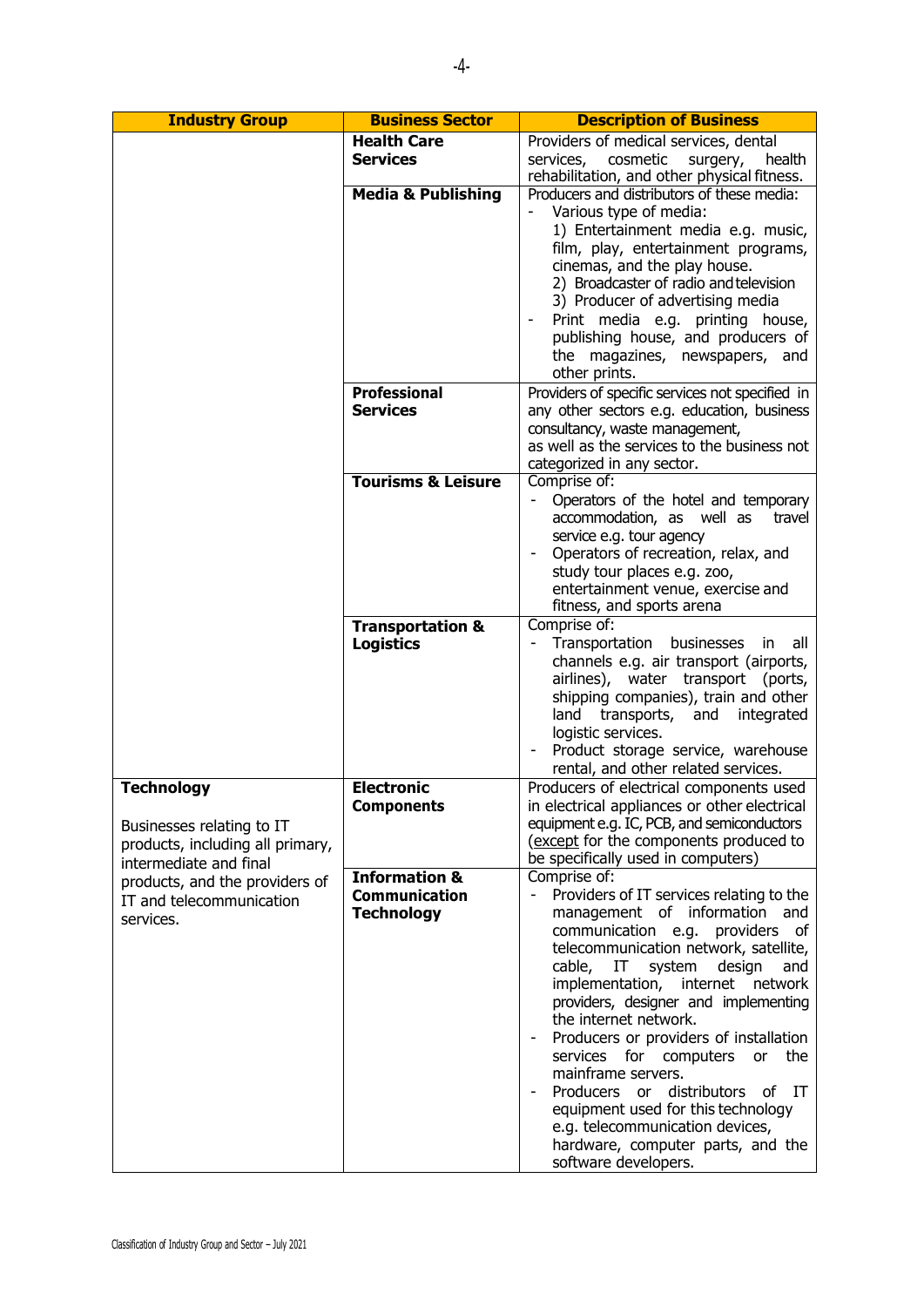### **Process of Industry Group and Business Sector Classification Review**

Since the listed company may have changed its business structure, there is a need to review the classification of industry group and business sector regularly. SET will take into consideration based on the following three cases:

#### Case 1: Annual review

SET will consider the information as per the Form 56-1 One Report, which must be sent to SET within three months after the end of company's accounting period.

- (1) It will take approximately 30 days for SET to consider, starting from the due date of Form 56-1 One Report.
- (2) If the company's revenue structure is not in line with its current business sector, SET will send a notification letter to the company about the change in business sector within 15 days after the due date in (1).
- (3) If the company has different opinions, it can provide additional clarifications to SET within 15 days from the day SET has sent the notification letter.
- (4) SET will consider additional clarifications within 15 days. If SET is to proceed with the business sector change, it will send a notification letter to the company and announces to the investors not less than 15 days before the securities will begin trading in the new sector.

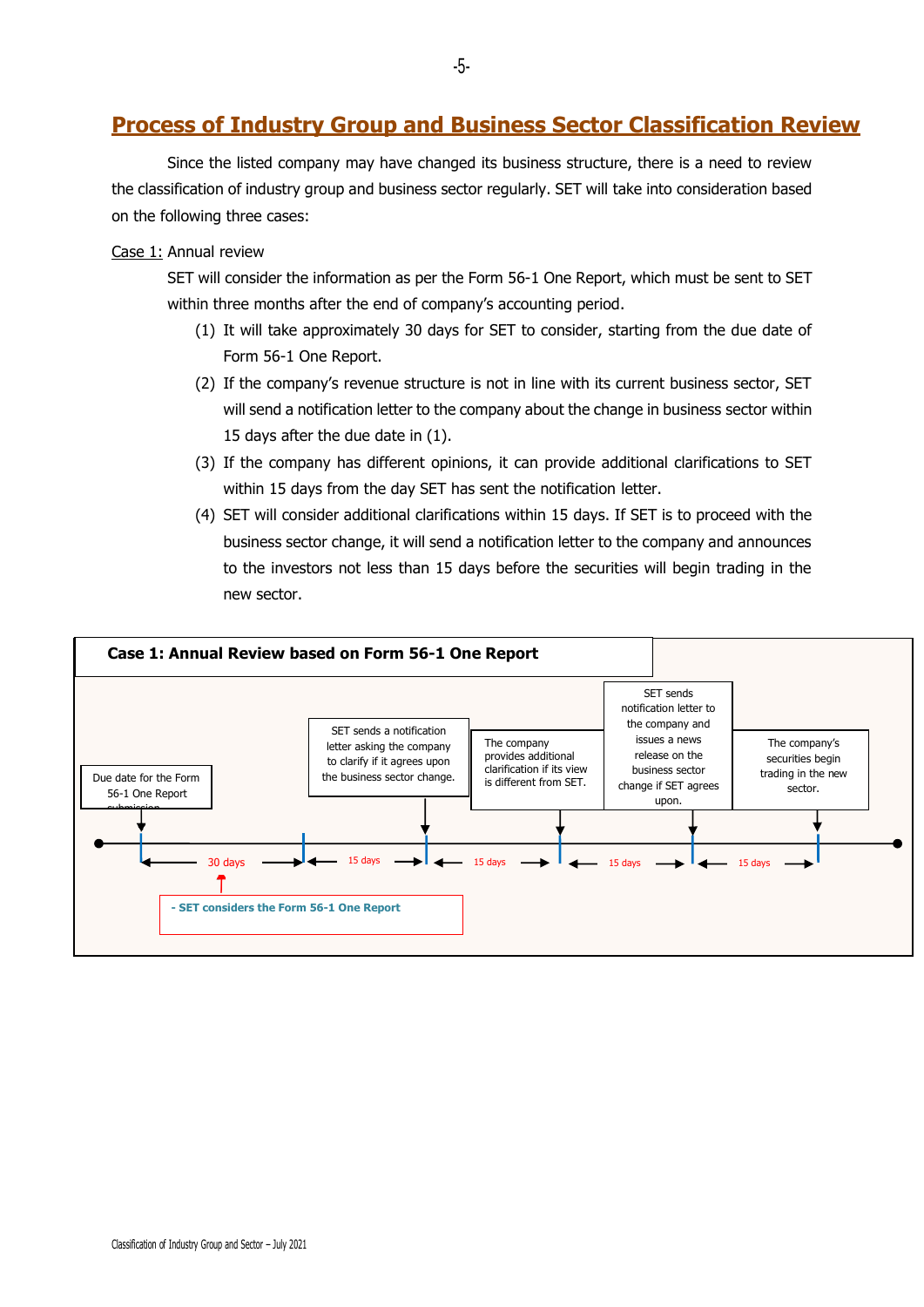Case 2: The Company's revenue structure has obviously changed.

In case the company's business has changed so much that it leads to the change in revenue structure. For example, when there is an acquisition of business, or change the type of business operations. SET will then consider reviewing business sector classification without having to wait for the annual review. The change in business sector will occur after the structural change has taken effect. SET will proceed as per Case 1, item (3) to (4).



Case 3: Request by the listed company

The listed company can request for a change in industry group and business sector if it sees inappropriate. The company can send a request letter to SET, along with related information. It will take 15 days for SET to consider, starting from the day SET has received complete information. If SET agrees upon, it will send a notification letter to the company and announces to investors not less than 15 days before the securities will begin trading in the new sector.



Classification of Industry Group and Sector – July 2021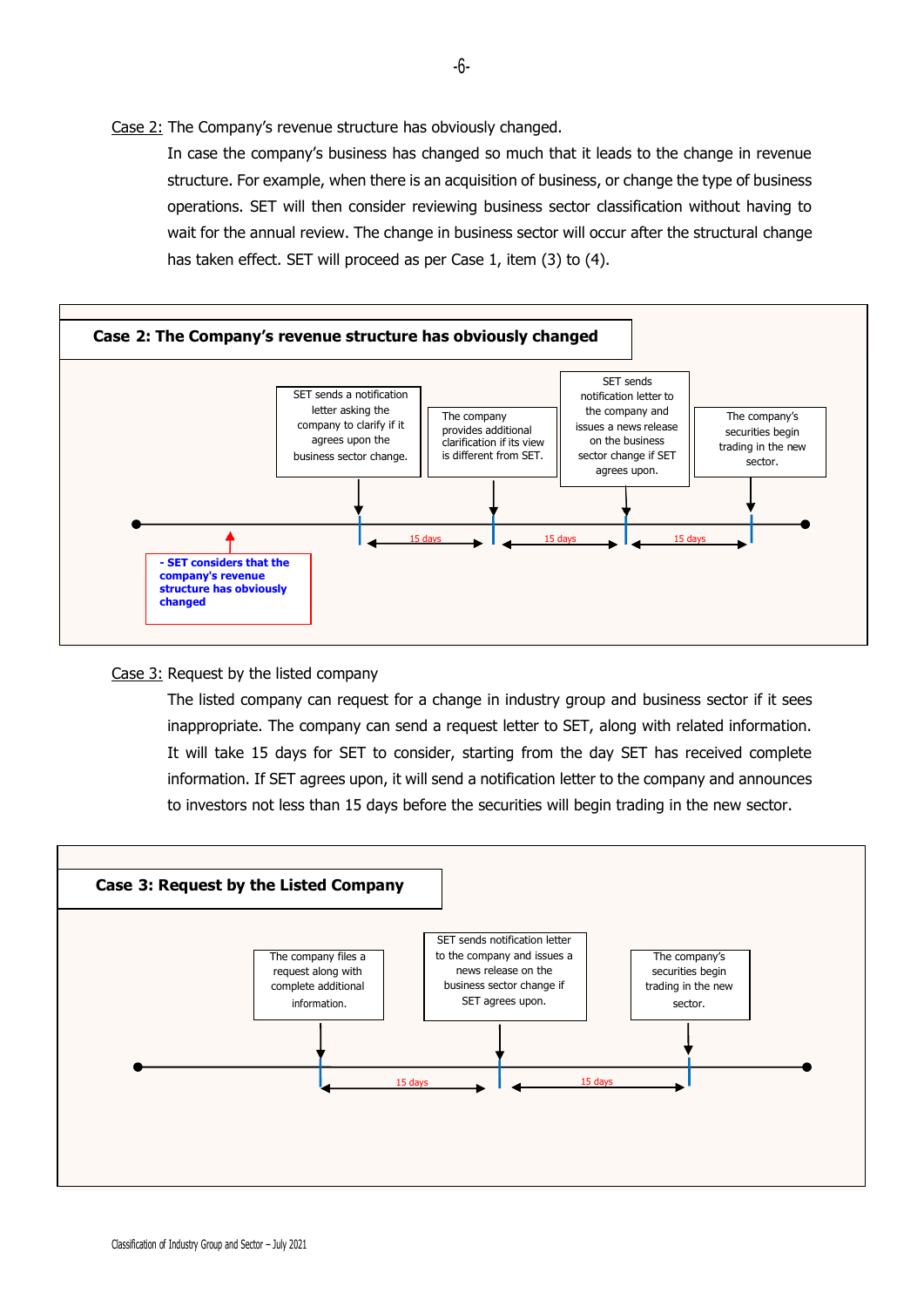## **Q&A**

| <b>Questions</b>                                                                                                                                                       | <b>Answer</b>                                                                                                                                                                                                                                                            |
|------------------------------------------------------------------------------------------------------------------------------------------------------------------------|--------------------------------------------------------------------------------------------------------------------------------------------------------------------------------------------------------------------------------------------------------------------------|
| 1) In considering the company's income for industry<br>group change, the income will be only from the<br>listed company, or from consolidated financial<br>statements? | Income will consider from consolidated<br>financial statements of the listed company<br>and subsidiaries                                                                                                                                                                 |
| 2) If the company has income for each quarter from<br>various businesses, how will the business sector<br>change be considered?                                        | Operational performance will be considered<br>from total-year period to see which business<br>brings the most income to the company. If it<br>is still unclear, other information such as<br>profits and additional clarifications by the<br>company will be considered. |